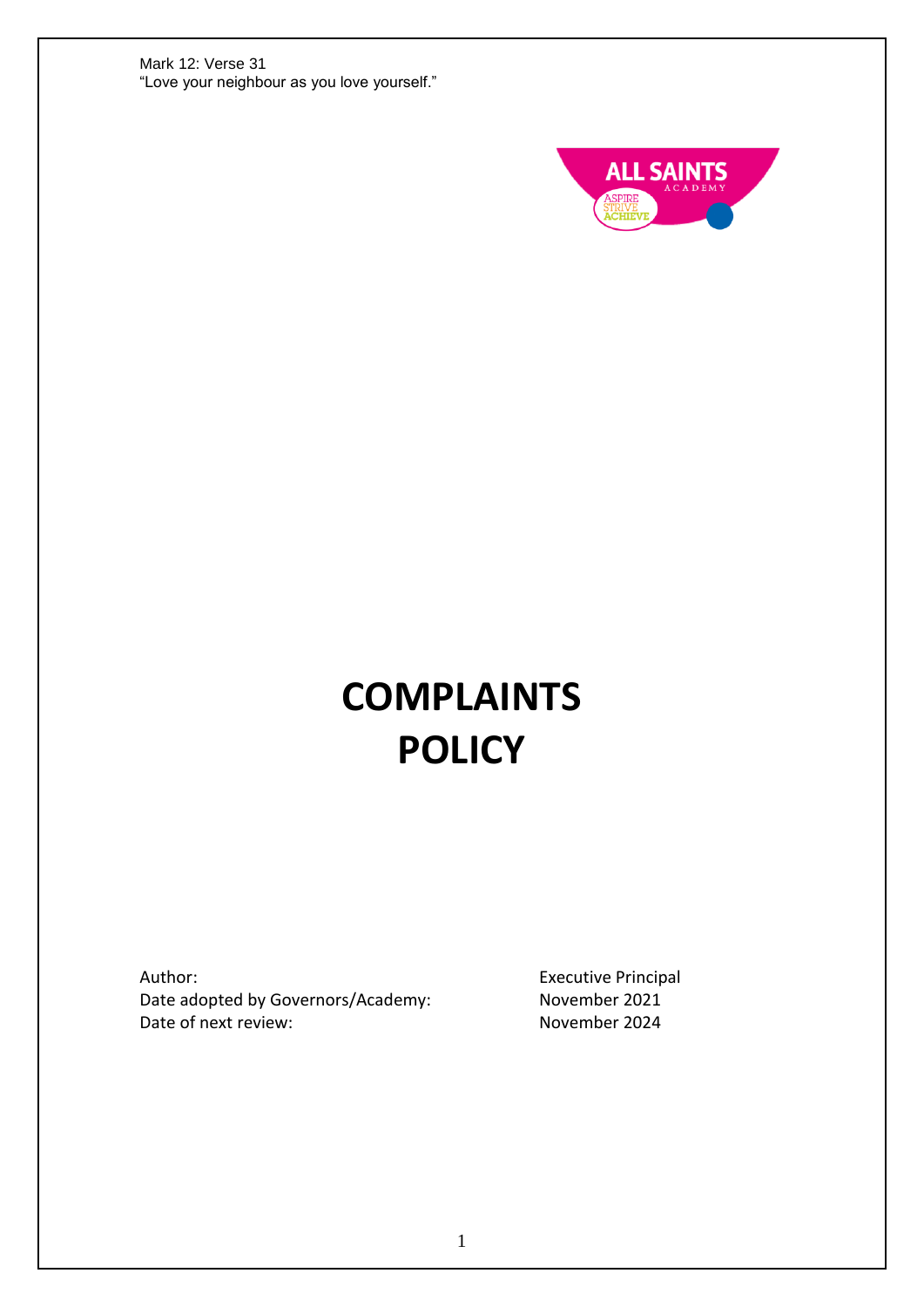*Our Academy Vision is "Living Well Together with Dignity, Faith and Hope". We aspire to take dignified decisions and afford dignity to all members of our community, regardless of background or circumstance. Our position as a Voluntary Aided Church Academy means that the Christian faith has a central role in all of our actions and decisions. We strive for excellence in all that we do, enabling our students to transform their lives and to hope for happy and successful futures.*

At All Saints Academy, our vision is "Living Well Together with Dignity, Faith and Hope and this translates into our everyday practice. Our Academy aims to treat all its staff, pupils and parents fairly and with respect. We live out our vision of 'Living Well Together' by trying to resolve all concerns quickly and objectively, in the hope that there will be no need to go through a formal complaints process.

#### **Introduction**

All Saints Academy Dunstable is committed to providing a first class education for its students and to working closely with parents/carers and other stakeholders in a spirit of partnership. We hope to be able to resolve any conflict with parents/carers without recourse to formal procedures but recognise that parents/carers and other stakeholders have the right to make formal complaints and to have these complaints taken seriously.

#### **Purposes**

- To encourage resolution of problems by informal means wherever possible
- To have a simple complaints procedure that is easily accessible
- To establish a system where complaints are examined in an impartial manner
- To be non-adversarial
- To allow swift handling of complaints with established time-limits for action, keeping people informed of the progress
- To ensure a full and fair investigation by an independent person where necessary
- To respect people's desire for confidentiality
- To address all the points at issue and provide an effective response and appropriate redress, where necessary
- To provide information to the Senior Leadership Team and Governing Body so that services can be improved where required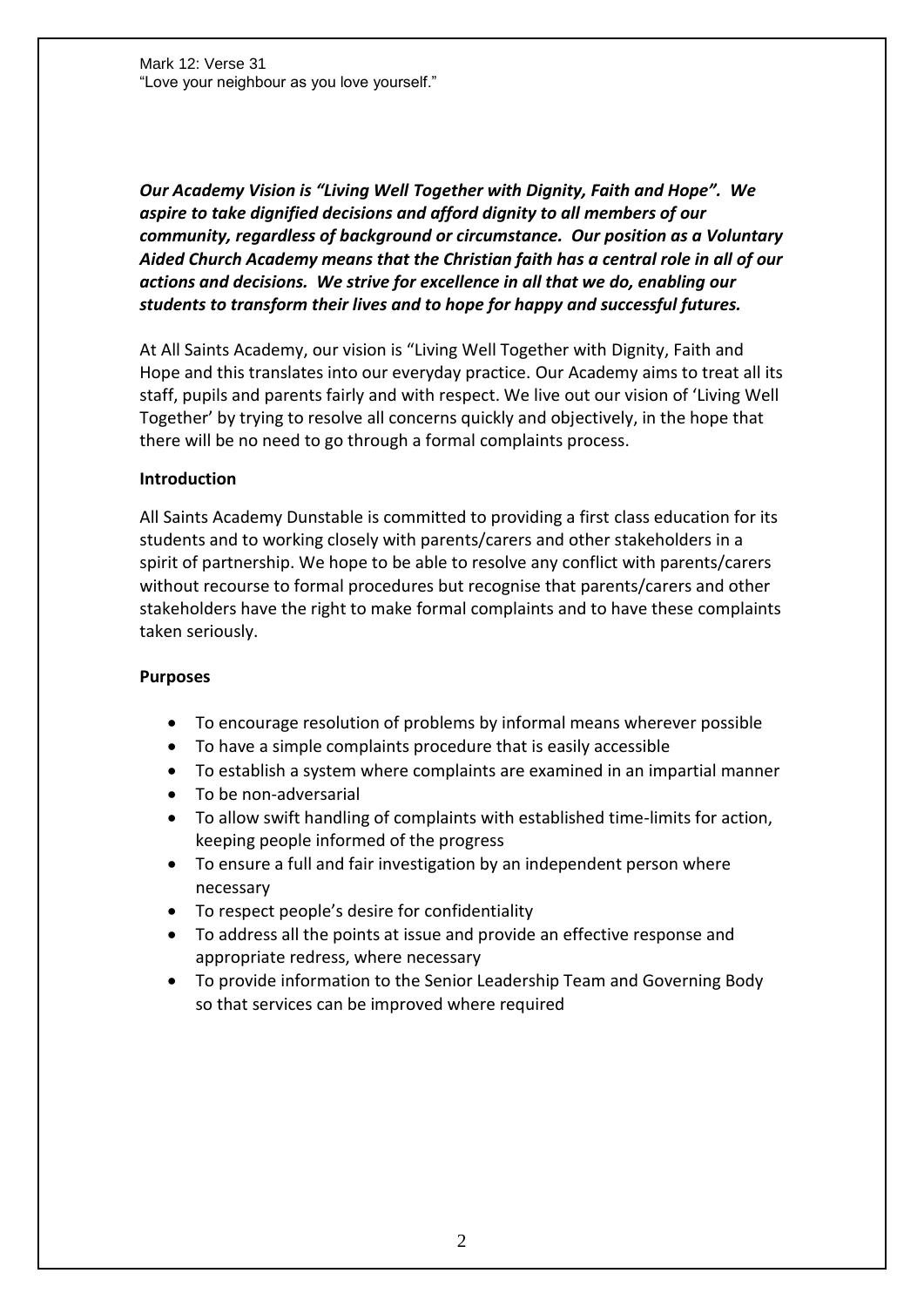# **1. Aims**

Our Academy aims to meet its statutory obligations when responding to complaints from parents of pupils at the Academy, and others.

When responding to complaints, we aim to:

- $\blacktriangleright$  Be impartial and non-adversarial
- Facilitate a full and fair investigation by an independent person or panel, where necessary
- Address all the points at issue and provide an effective and prompt response
- Respect complainants' desire for confidentiality
- Treat complainants with respect and courtesy
- Ensure that any decisions we make are lawful, rational, reasonable, fair and proportionate, in line with the principles of administrative law
- Keep complainants informed of the progress of the complaints process
- Consider how the complaint can feed into Academy improvement evaluation processes

We try to resolve concerns or complaints by informal means wherever possible. Where this is not possible, formal procedures will be followed.

The Academy will aim to give the complainant the opportunity to complete the complaints procedure in full.

To support this, we will ensure we publicise the existence of this policy and make it available on the Academy website.

Throughout the process, we will be sensitive to the needs of all parties involved, and make any reasonable adjustments needed to accommodate individuals.

## **2. Legislation and guidance**

This document meets the requirements of section 29 of the [Education Act 2002,](http://www.legislation.gov.uk/ukpga/2002/32/section/29) which states that Academies must have and make available a procedure to deal with all complaints relating to their Academy and to any community facilities or services that the Academy provides.

It is also based on guidance for Academies [on complaints procedures](https://www.gov.uk/government/publications/school-complaints-procedures) from the Department for Education (DfE), including the model procedure, and model procedure for dealing with unreasonable complaints.

This document meets the requirements set out in part 7 of the schedule to the [Education \(Independent Academy](http://www.legislation.gov.uk/uksi/2014/3283/schedule/made) Standards) Regulations 2014, which states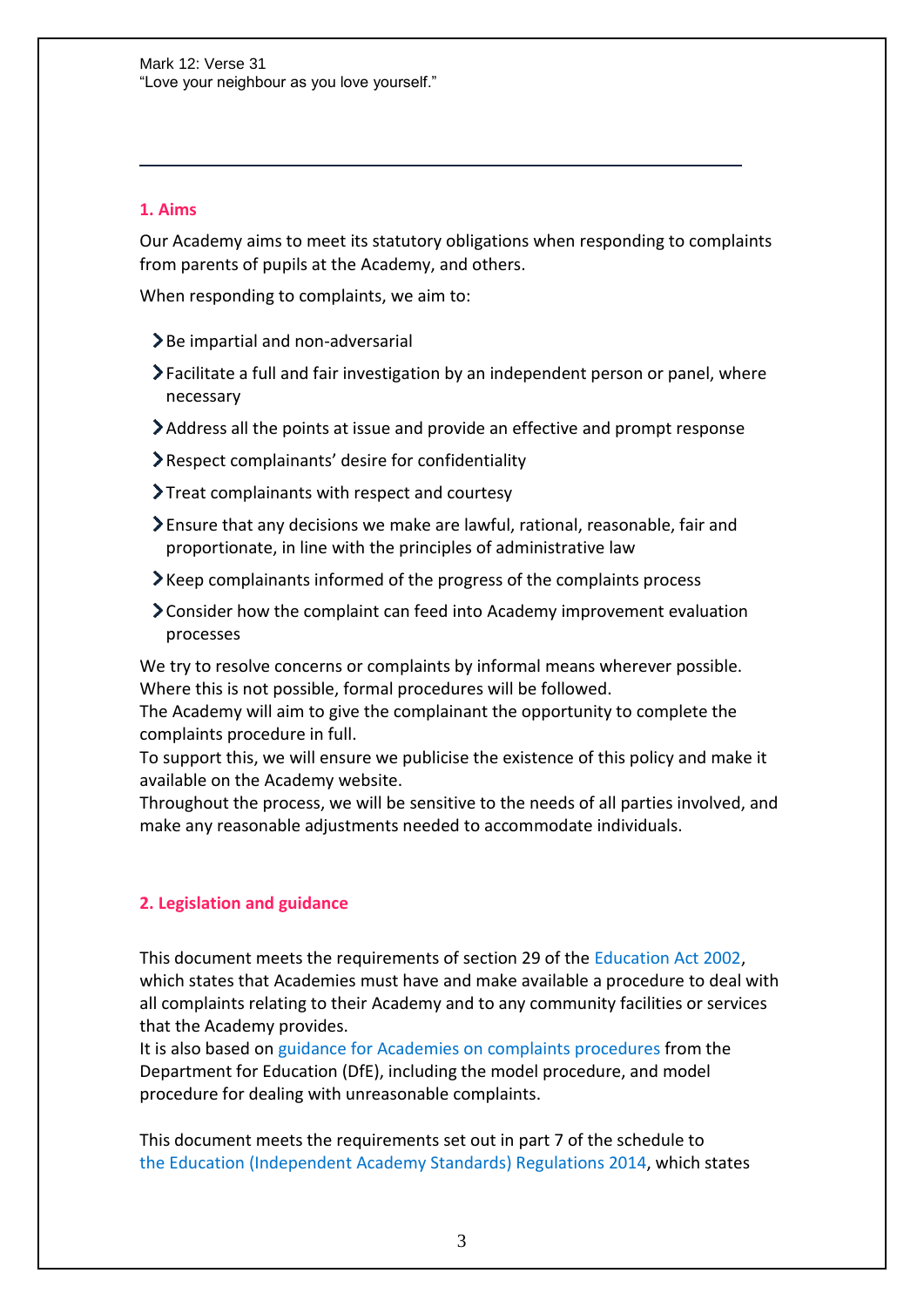that we must have and make available a written procedure to deal with complaints from parents of pupils at the Academy.

It is also based on guidance published by the Education and Skills Funding Agency (ESFA) on [creating a complaints procedure that complies with the above regulations,](https://www.gov.uk/government/publications/setting-up-an-academies-complaints-procedure) and refers to [good practice guidance on setting up complaints procedures](https://www.gov.uk/government/publications/school-complaints-procedures) from the Department for Education (DfE).

This policy complies with our Funding Agreement and Articles of Association.

## **3. Definitions and scope**

## **3.1 Definitions**

The DfE guidance explains the difference between a concern and a complaint:

- A **concern** is defined as "an expression of worry or doubt over an issue considered to be important for which reassurances are sought"
- A **complaint** is defined as "an expression of dissatisfaction however made, about actions taken or a lack of action"

## **3.2 Scope**

The Academy intends to resolve complaints informally where possible, at the earliest possible stage.

There may be occasions when complainants would like to raise their concerns formally. This policy outlines the procedure relating to handling such complaints. This policy does **not** cover complaints procedures relating to:

>Admissions

- Statutory assessments of special educational needs (SEN)
- > Safeguarding matters
- Exclusion
- Whistle-blowing
- > Staff grievances
- > Staff discipline

Please see our separate policies for procedures relating to these types of complaint.

Arrangements for handling complaints from parents of children with special educational needs (SEN) about the Academy's support are within the scope of this policy. Such complaints should first be made to the special educational needs coordinator (SENCO); they will then be referred to this complaints policy. Our SEN policy and information report includes information about the rights of parents of pupils with disabilities who believe that our Academy has discriminated against their child.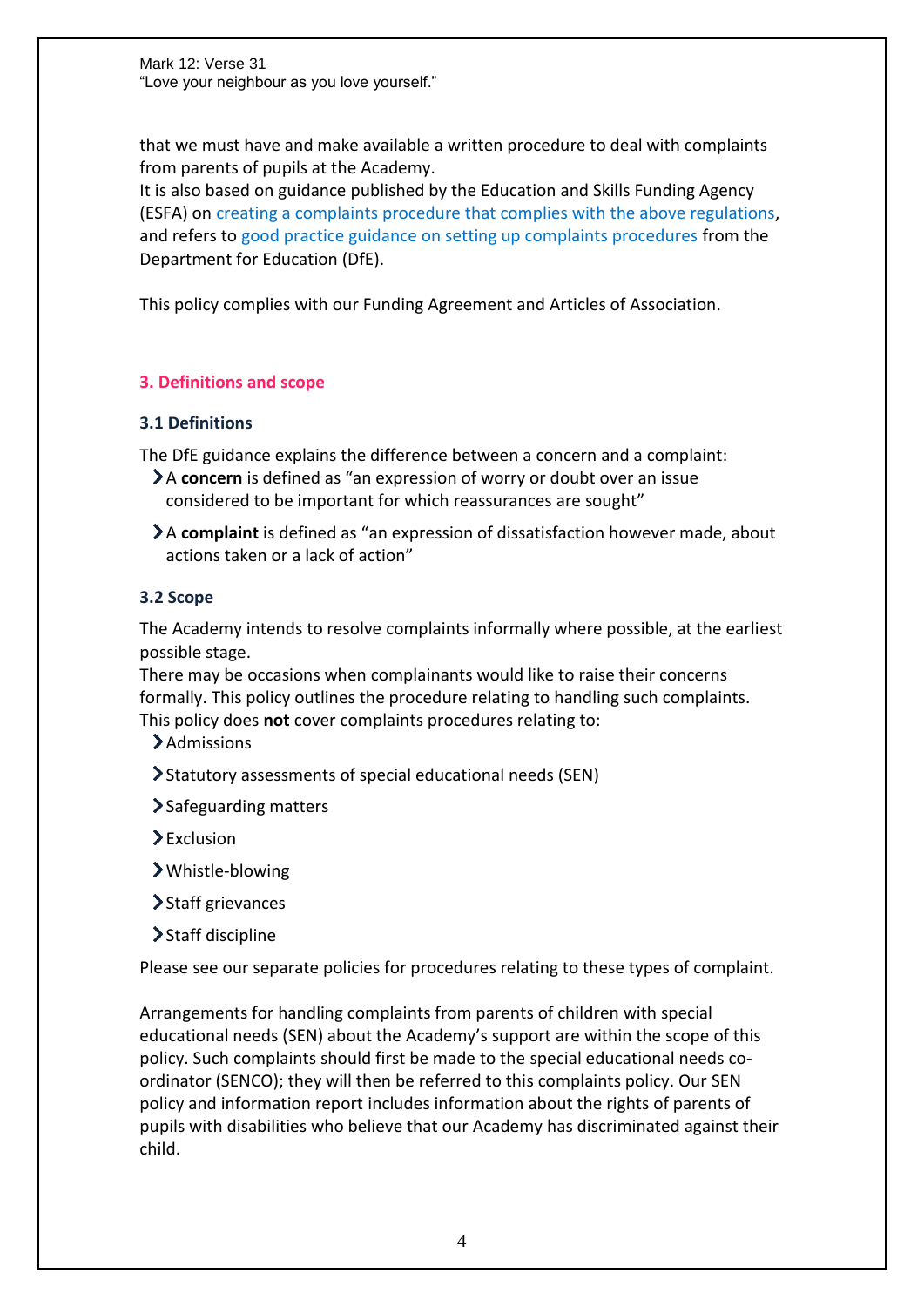Complaints about services provided by other providers who use Academy premises or facilities should be directed to the provider concerned.

# **4. Roles and responsibilities**

#### **4.1 The complainant**

The complainant will get a more effective and timely response to their complaint if they:

- Follow these procedures
- Co-operate with the Academy throughout the process, and respond to deadlines and communication promptly
- Ask for assistance as needed
- Treat all those involved with respect
- Not publish details about the complaint on social media

#### **4.2 The investigator**

An individual will be appointed to look into the complaint and establish the facts. They will:

- Interview all relevant parties, keeping notes
- Consider records and any written evidence and keep these securely
- Prepare a comprehensive report to the Executive Principal or complaints committee which includes the facts and potential solutions

#### **4.3 Clerk to the governing board**

The clerk will:

- $\geq$  Be the contact point for the complainant and the complaints committee, including circulating the relevant papers and evidence before complaints committee meetings
- Arrange the complaints hearing
- Record and circulate the minutes and outcome of the hearing

#### **4.4 Committee chair**

The committee chair will:

- Chair the meeting, ensuring that everyone is treated with respect throughout
- Make sure all parties see the relevant information, understand the purpose of the committee, and are allowed to present their case

#### **5. Principles for investigation**

When investigating a complaint, we will try to clarify: What has happened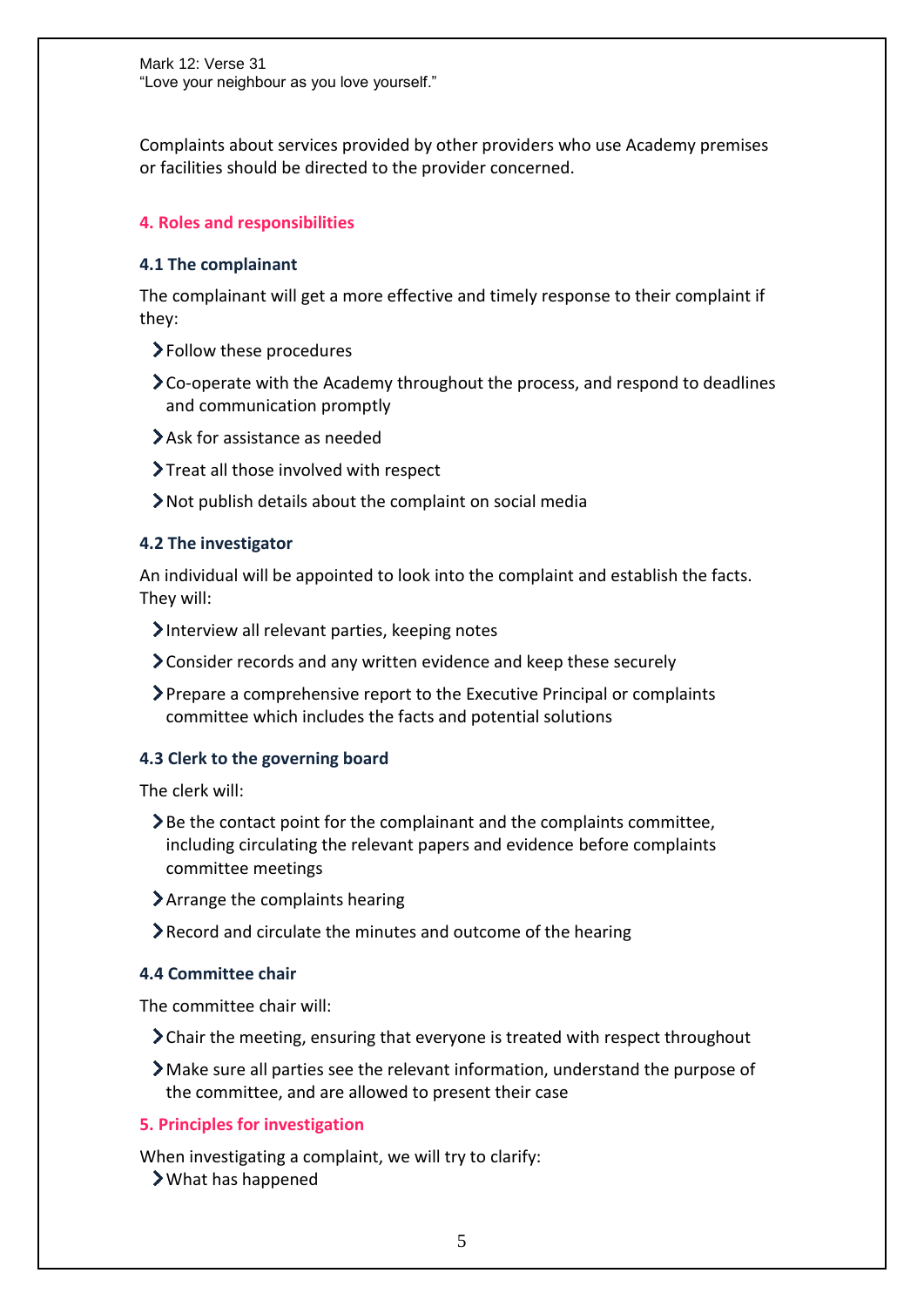Who was involved

What the complainant feels would put things right

# **5.1 Time scales**

The complainant must raise the complaint within 3 months of the incident. If the complaint is about a series of related incidents, they must raise the complaint within 3 months of the last incident.

We will consider exceptions to this time frame in circumstances where there were valid reasons for not making a complaint at that time and the complaint can still be investigated in a fair manner for all involved.

When complaints are made out of term time, we will consider them to have been received on the first working day after the holiday period.

If at any point we cannot meet the time scales we have set out in this policy, we will:

Set new time limits with the complainant

Send the complainant details of the new deadline and explain the delay

s and carers of children attending the setting on a regular basis.

# **6. Stages of complaint (not complaints against the Executive Principal or governors)**

## **6.1 Stage 1: Informal**

The Academy will take informal concerns seriously and make every effort to resolve the matter quickly. It may be the case that the provision or clarification of information will resolve the issue.

The complainant should raise the complaint as soon as possible with the relevant member of staff or the Executive Principal, either in person or by letter, telephone or email. If the complainant is unclear who to contact or how to contact them, they should contact the Academy office: [office@asadunstable.org](mailto:office@asadunstable.org) or 01582 619700.

An acknowledgement of the complaint will be given in writing within 5 working days of its receipt. The acknowledgement will give a brief explanation of Stage 1 of the Academy's complaints procedure and will give a target date for providing a response, which should normally be within 10 working days. If this target cannot be met, the complainant will be informed in writing within 10 working days and will be provided with an explanation as to the reason for the delay and a revised target date given. A record of this should be kept.

The informal stage will involve a meeting between the complainant and a designated senior member of staff.

If the complaint is not resolved informally, it will be escalated to a formal complaint.

# **6.2 Stage 2: Formal**

The formal stage involves the complainant putting the complaint to the Executive Principal and/or the subject of the complaint: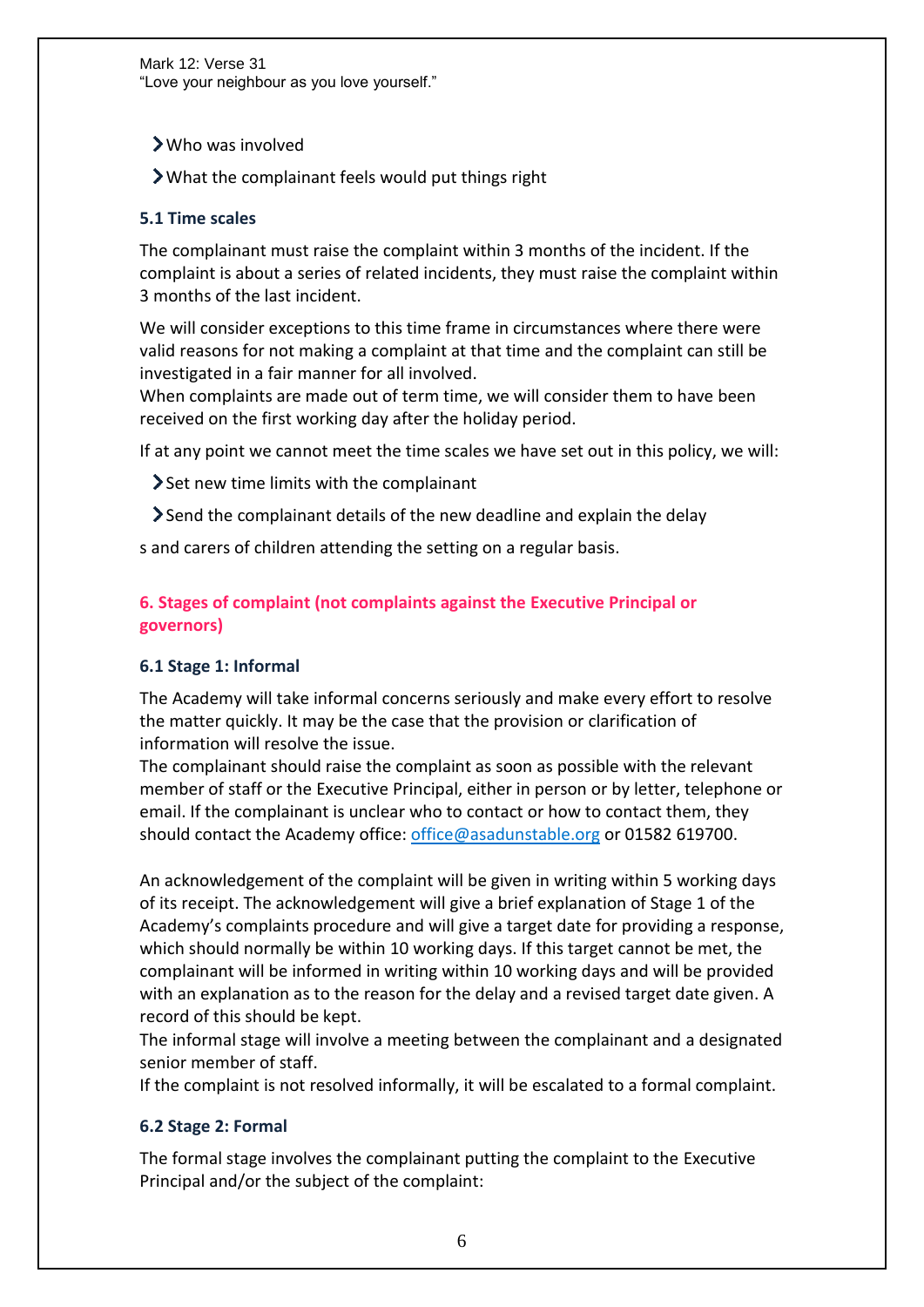$\sum$  In a letter or email

Over the phone

 $\sum$ In person

Through a third party acting on their behalf

The complainant should provide details such as relevant dates, times and the names of witnesses of events, alongside copies of any relevant documents. The complainant should also state what they feel would resolve the complaint.

If complainants need assistance raising a formal complaint, they can contact the Academy office [office@asadunstable.org](mailto:office@asadunstable.org) or 01582 619700.

The Executive Principal (or other person appointed by the Executive Principal for this purpose) will then conduct their own investigation. The written conclusion of this investigation will be sent to the complainant within 10 working days. If the complainant is not satisfied with the response and wishes to proceed to the

next stage of this procedure, they should inform the clerk to the governing board in writing within 25 working days.

## **6.3 Stage 3: Review Panel**

Complaints will be escalated to the panel hearing stage if the complainant is not satisfied with the response to the complaint at the second, formal, stage. The panel will be appointed by or on behalf of the proprietor and must consist of at least 3 people who were not directly involved in the matters detailed in the complaint. At least one panel member must be independent of the management and running of the Academy. The panel cannot be made up solely of governing board members, as they are not independent of the management and running of the Academy.

The panel will have access to the existing record of the complaint's progress (see section 10).

The complainant must have reasonable notice of the date of the review panel; however, the review panel reserves the right to convene at their convenience rather than that of the complainant. At the review panel meeting, the complainant and representatives from the Academy, as appropriate, will be present. Each will have an opportunity to set out written or oral submissions prior to the meeting.

The complainant must be allowed to attend the panel hearing and be accompanied if they wish.

At the meeting, each individual will have the opportunity to give statements and present their evidence, and witnesses will be called, as appropriate, to present their evidence.

The panel, the complainant and the Academy representative(s) will be given the chance to ask and reply to questions. Once the complainant and Academy representative(s) have presented their cases, they will be asked to leave and evidence will then be considered.

The panel will then put together its findings and recommendations from the case. The panel will also provide copies of the minutes of the hearing and the findings and recommendations to the complainant and, where relevant, the individual who is the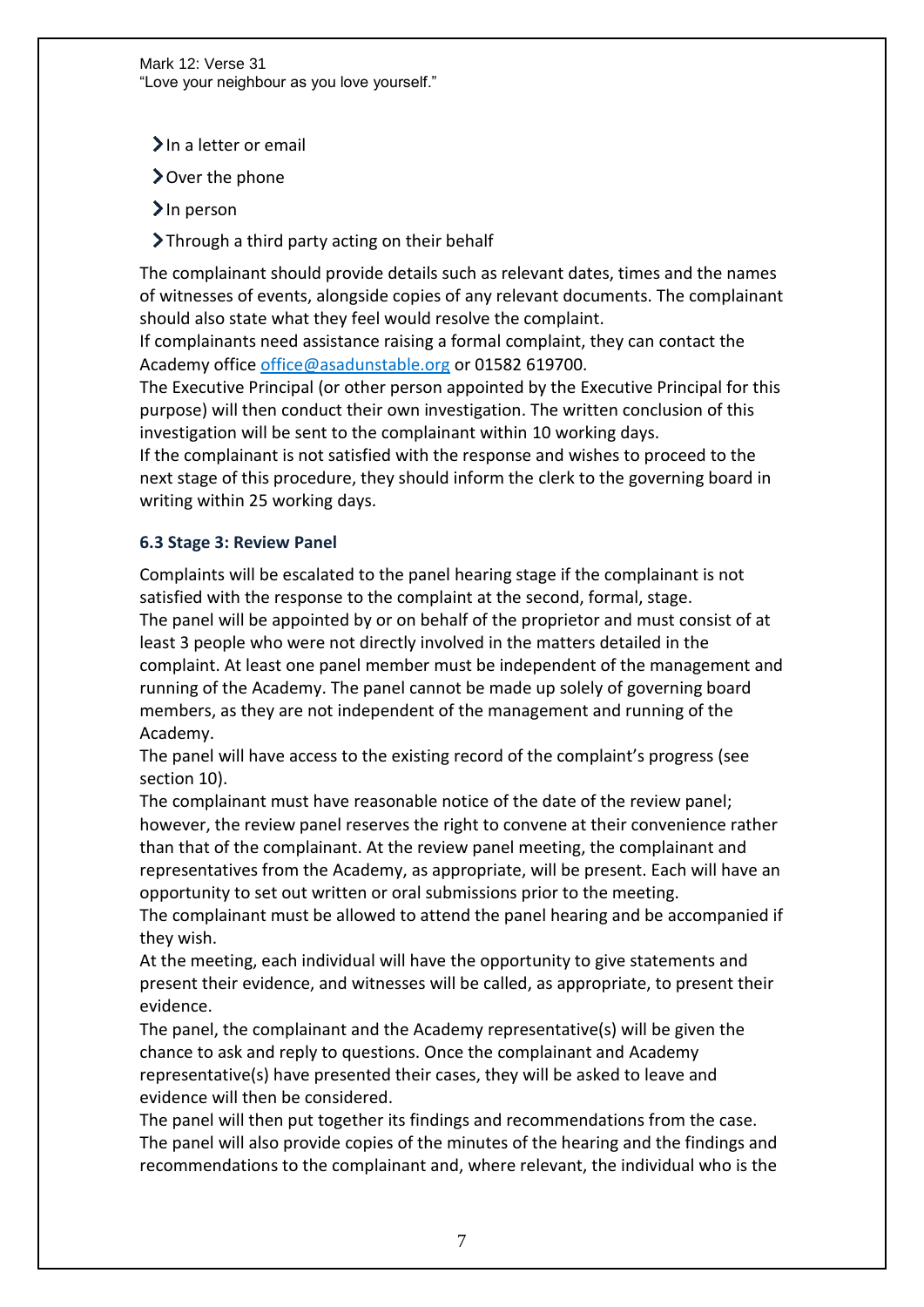subject of the complaint, and make a copy available for inspection by the proprietor and Executive Principal.

The Academy will inform those involved of the decision in writing within 20 working days.

# **7. Complaints against the Executive Principal, a governor or the governing board**

## **7.1 Stage 1: Informal**

Complaints made against the Executive Principal, or any member of the governing board should be directed to the clerk to the governing board in the first instance. If the complaint is about the Executive Principal or one member of the governing board (including the chair or vice-chair), a suitably skilled and impartial governor will carry out the steps at stage 1 (set out in section 6 above).

## **7.2 Stage 2: Formal**

If the complaint is jointly about the chair and vice-chair, the entire governing board or the majority of the governing board, an independent investigator will carry out the steps in stage 2 (set out in section 6 above). They will be appointed by the Diocese of St Albans and will write a formal response at the end of their investigation.

## **7.3 Stage 3: Review Panel**

If the complaint is jointly about the chair and vice-chair, the entire governing board or the majority of the governing board, a committee of independent governors will hear the complaint. They will be sourced from the Diocese of St Albans and will carry out the steps at stage 3 (set out in section 6 above).

# **8. Referring complaints on completion of the Academy's procedure**

If the complainant is unsatisfied with the outcome of the Academy's complaints procedure, they can refer their complaint to the DfE.

The DfE will not re-investigate the matter of the complaint. It will look at whether the Academy's complaints policy and any other relevant statutory policies that the Academy holds were adhered to. The DfE also looks at whether the Academy's statutory policies adhere to education legislation. It may direct the Academy to reinvestigate the complaint where it is clear the Academy has acted unlawfully or unreasonably.

For more information or to refer a complaint, see the following webpage: [https://www.gov.uk/complain-about-Academy](https://www.gov.uk/complain-about-school)

We will include this information in the outcome letter to complainants.

If the complainant is unsatisfied with the outcome of the Academy's complaints procedure, they can refer their complaint to the ESFA. The ESFA will check whether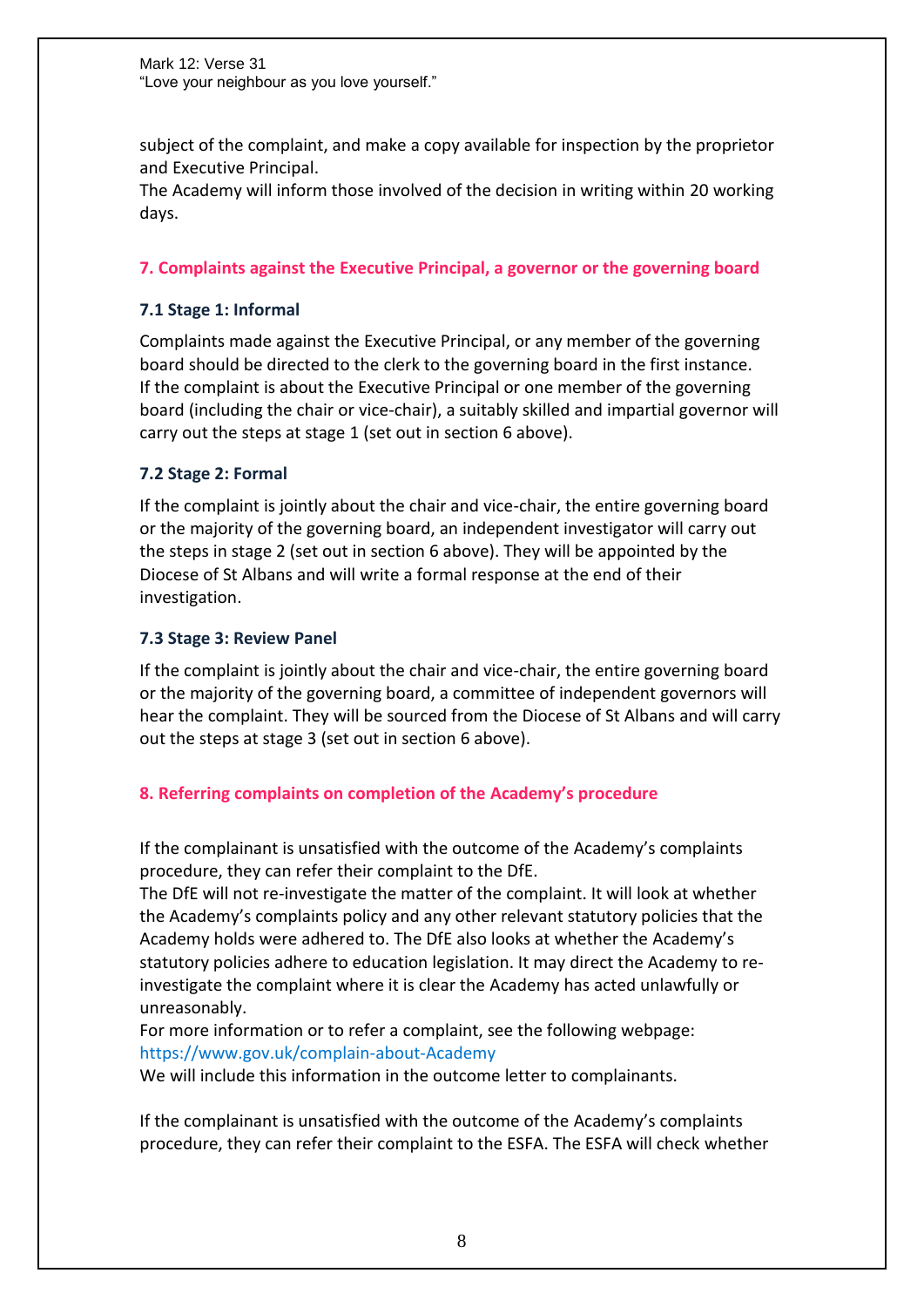the complaint has been dealt with properly by the Academy. The ESFA will not overturn a Academy's decision about a complaint. However, it will look into:

- Whether there was undue delay, or the Academy did not comply with its own complaints procedure
- Whether the Academy was in breach of its funding agreement with the secretary of state
- Whether the Academy has failed to comply with any other legal obligation

If the Academy did not deal with the complaint properly, it will be asked to reinvestigate the complaint. If the Academy's complaints procedure is found to not meet regulations, the Academy will be asked to correct its procedure accordingly. For more information or to refer a complaint, see the following webpage: [https://www.gov.uk/complain-about-Academy](https://www.gov.uk/complain-about-school)

We will include this information in the outcome letter to complainants.

## **9. Persistent complaints**

## **9.1 Unreasonably persistent complaints**

Most complaints raised will be valid, and therefore we will treat them seriously. However, a complaint may become unreasonable if the person:

- Has made the same complaint before, and it's already been resolved by following the Academy's complaints procedure
- Makes a complaint that is obsessive, persistent, harassing, prolific, defamatory or repetitive
- $\blacktriangleright$  Knowingly provides false information
- Insists on pursuing a complaint that is unfounded, or out of scope of the complaints procedure
- Pursues a valid complaint, but in an unreasonable manner e.g. refuses to articulate the complaint, refuses to co-operate with this complaints procedure, or insists that the complaint is dealt with in ways that are incompatible with this procedure and the time frames it sets out
- Changes the basis of the complaint as the investigation goes on
- Makes a complaint designed to cause disruption, annoyance or excessive demands on Academy time
- Seeks unrealistic outcomes, or a solution that lacks any serious purpose or value

## **Steps we will take**

We will take every reasonable step to address the complainant's concerns and give them a clear statement of our position and their options. We will maintain our role as an objective arbiter throughout the process, including when we meet with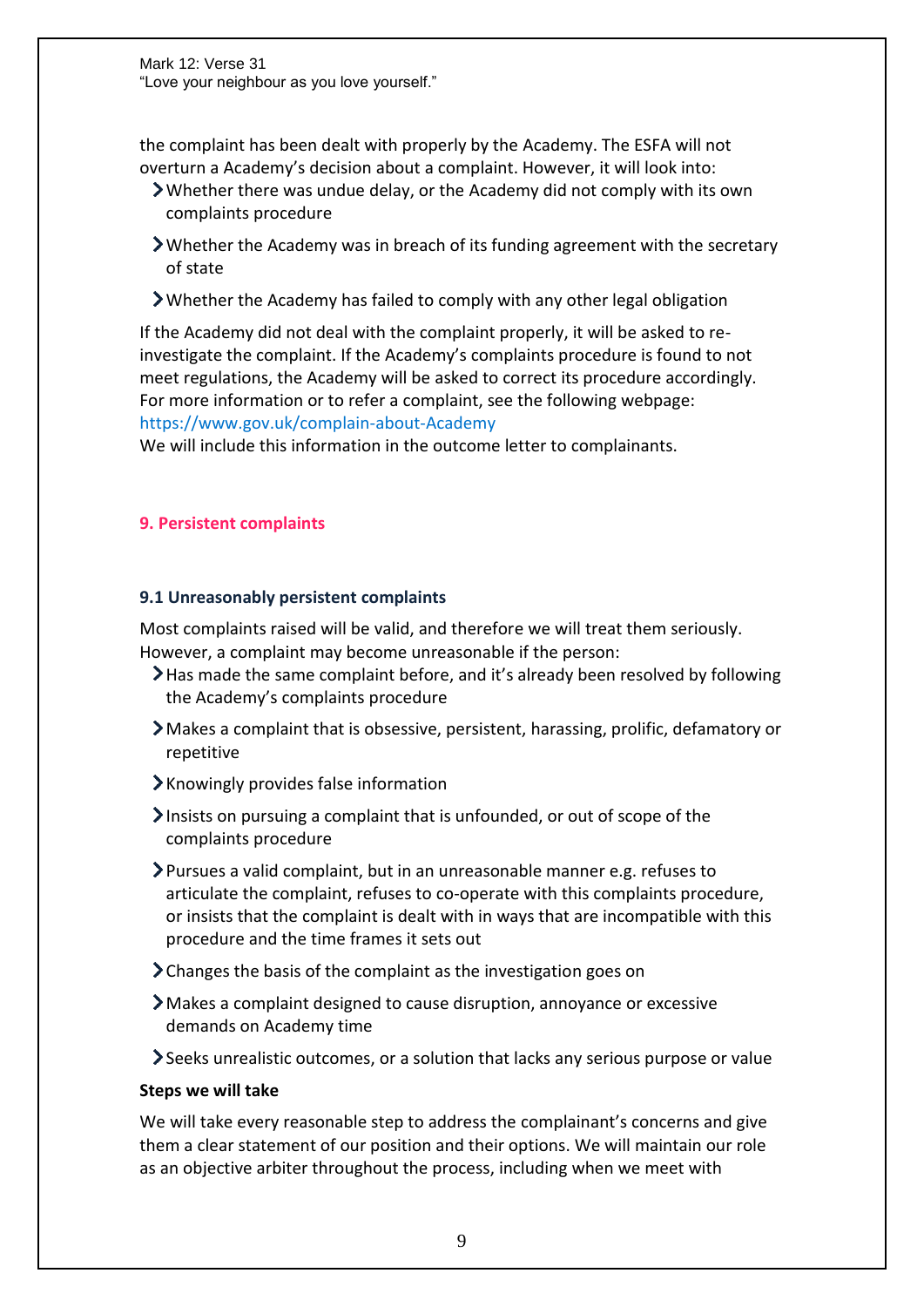individuals. We will follow our complaints procedure as normal (as outlined above) wherever possible.

If the complainant continues to contact the Academy in a disruptive way, we may put communications strategies in place. We may:

- Give the complainant a single point of contact via an email address
- Limit the number of times the complainant can make contact, such as a fixed number per term
- Ask the complainant to engage a third party to act on their behalf, such as [Citizens Advice](https://www.citizensadvice.org.uk/)
- $\triangleright$  Put any other strategy in place as necessary

## **Stopping responding**

We may stop responding to the complainant when all of these factors are met:

- $\triangleright$  We believe we have taken all reasonable steps to help address their concerns
- We have provided a clear statement of our position and their options
- The complainant contacts us repeatedly, and we believe their intention is to cause disruption or inconvenience

Where we stop responding, we will inform the individual that we intend to do so. We will also explain that we will still consider any new complaints they make.

In response to any serious incident of aggression or violence, we will immediately inform the police and communicate our actions in writing. This may include barring an individual from our Academy site.

# **9.2 Duplicate complaints**

If we have resolved a complaint under this procedure and receive a duplicate complaint on the same subject from a partner, family member or other individual, we will assess whether there are aspects that we hadn't previously considered, or any new information we need to take into account.

If we are satisfied that there are no new aspects, we will:

- Tell the new complainant that we have already investigated and responded to this issue, and the local process is complete
- Direct them to the DfE if they are dissatisfied with our original handling of the complaint

If there are new aspects, we will follow this procedure again.

# **9.3 Complaint campaigns**

Where the Academy receives a large volume of complaints about the same topic or subject, especially if these come from complainants unconnected with the Academy, the Academy may respond to these complaints by:

- Publishing a single response on the Academy website
- Sending a template response to all of the complainants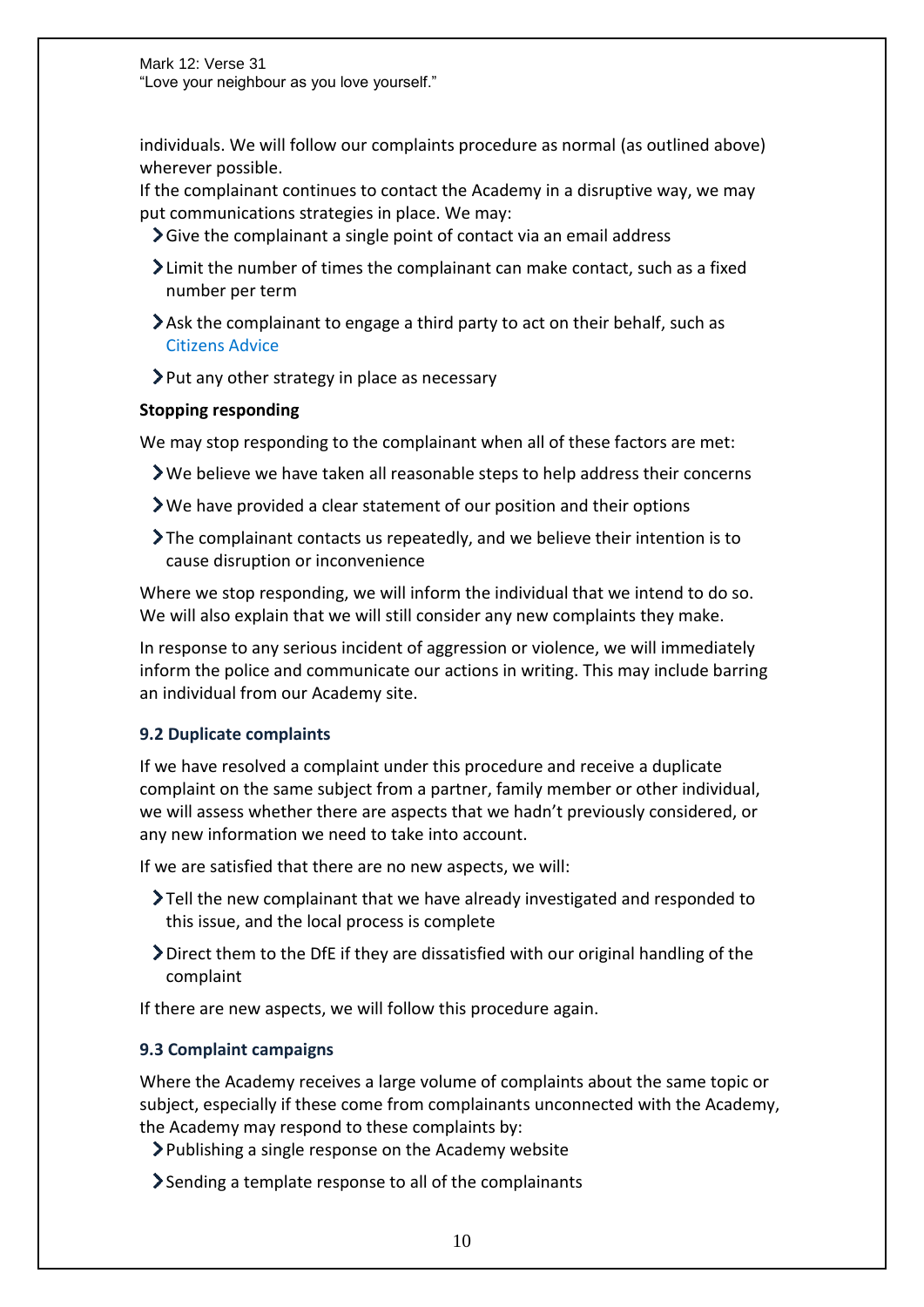If complainants are not satisfied with the Academy's response, or wish to pursue the complaint further, the normal procedures will apply.

# **10. Record keeping**

The Academy will record the progress of all complaints, including information about actions taken at all stages, the stage at which the complaint was resolved, and the final outcome. The records will also include copies of letters and emails, and notes relating to meetings and phone calls.

This material will be treated as confidential and held centrally and will be viewed only by those involved in investigating the complaint or on the review panel. This is except where the secretary of state (or someone acting on their behalf) or the complainant requests access to records of a complaint through a freedom of information (FOI) request or through a subject access request under the terms of the Data Protection Act, or where the material must be made available during a Academy inspection.

Records of complaints will be kept securely, only for as long as necessary and in line with data protection law, our privacy notices and records management policy/record retention schedule.

The details of the complaint, including the names of individuals involved, will not be shared with the whole governing board in case a review panel needs to be organised at a later point.

Where the governing board is aware of the substance of the complaint before the review panel stage, the Academy will (where reasonably practicable) arrange for an independent panel to hear the complaint.

Complainants also have the right to request an independent panel if they believe there is likely to be bias in the proceedings. The decision to approve this request is made by the governing board, who will not unreasonably withhold consent.

## **11. Learning lessons**

The Leadership and Management Committee will review any underlying issues raised by complaints with the Executive Principal, where appropriate, and respecting confidentiality, to determine whether there are any improvements that the Academy can make to its procedures or practice to help prevent similar events in the future.

## **12. Monitoring arrangements**

The Leadership and Management Committee will monitor the effectiveness of the complaints procedure in ensuring that complaints are handled properly. The Leadership and Management Committee will track the number and nature of complaints, and review underlying issues as stated in section 11. The complaints records are logged and managed by the Academy Services Manager. This policy will be reviewed by the Leadership and Management Committee every 3 years.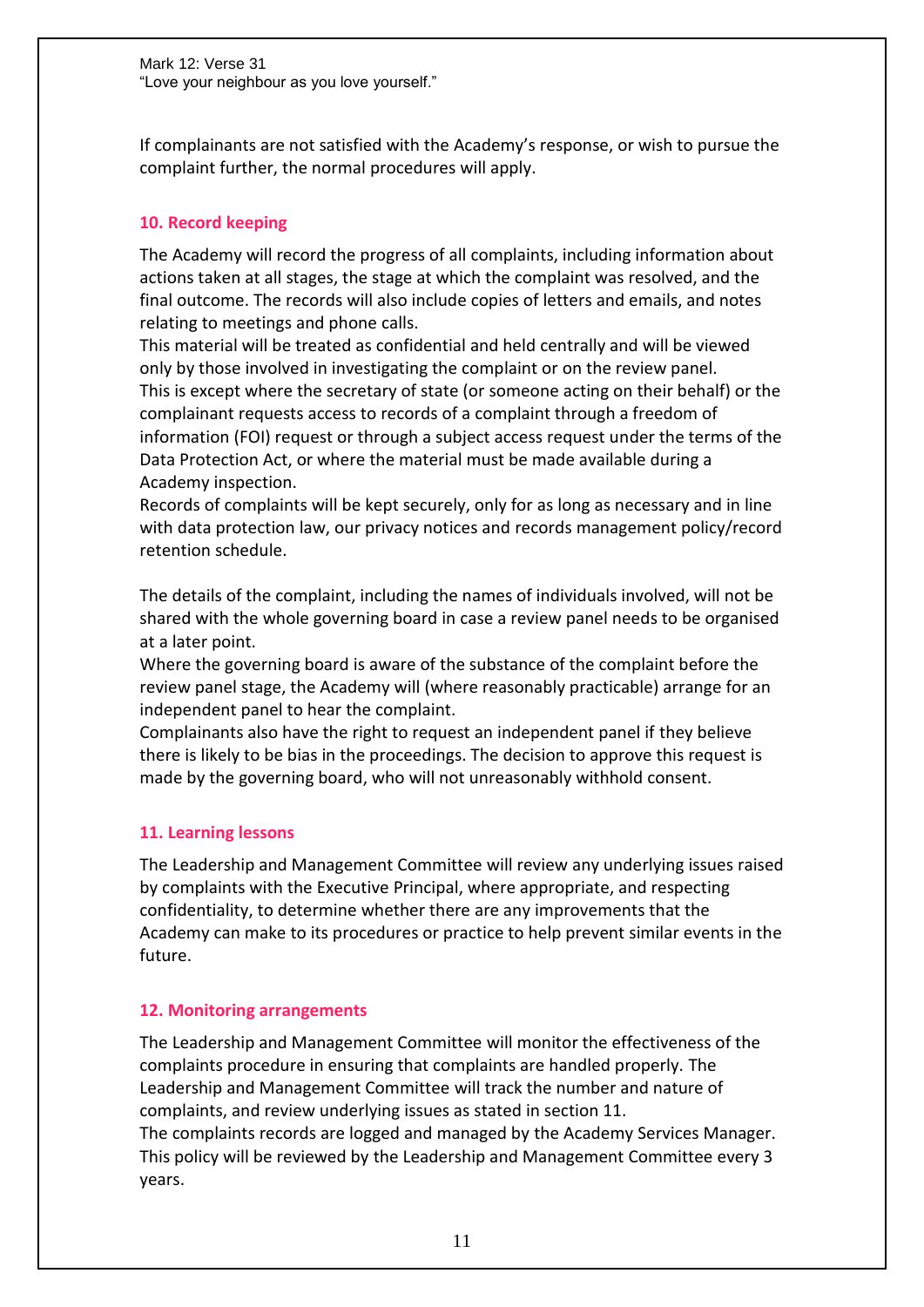At each review, the policy will be approved by the full Governing Body.

# **13. Links with other policies**

Policies dealing with other forms of complaints include:

- Child protection and safeguarding policy and procedures
- > Admissions policy
- Exclusions policy
- > Staff grievance procedures
- > Staff disciplinary procedures
- SEN policy and information report
- > Privacy notices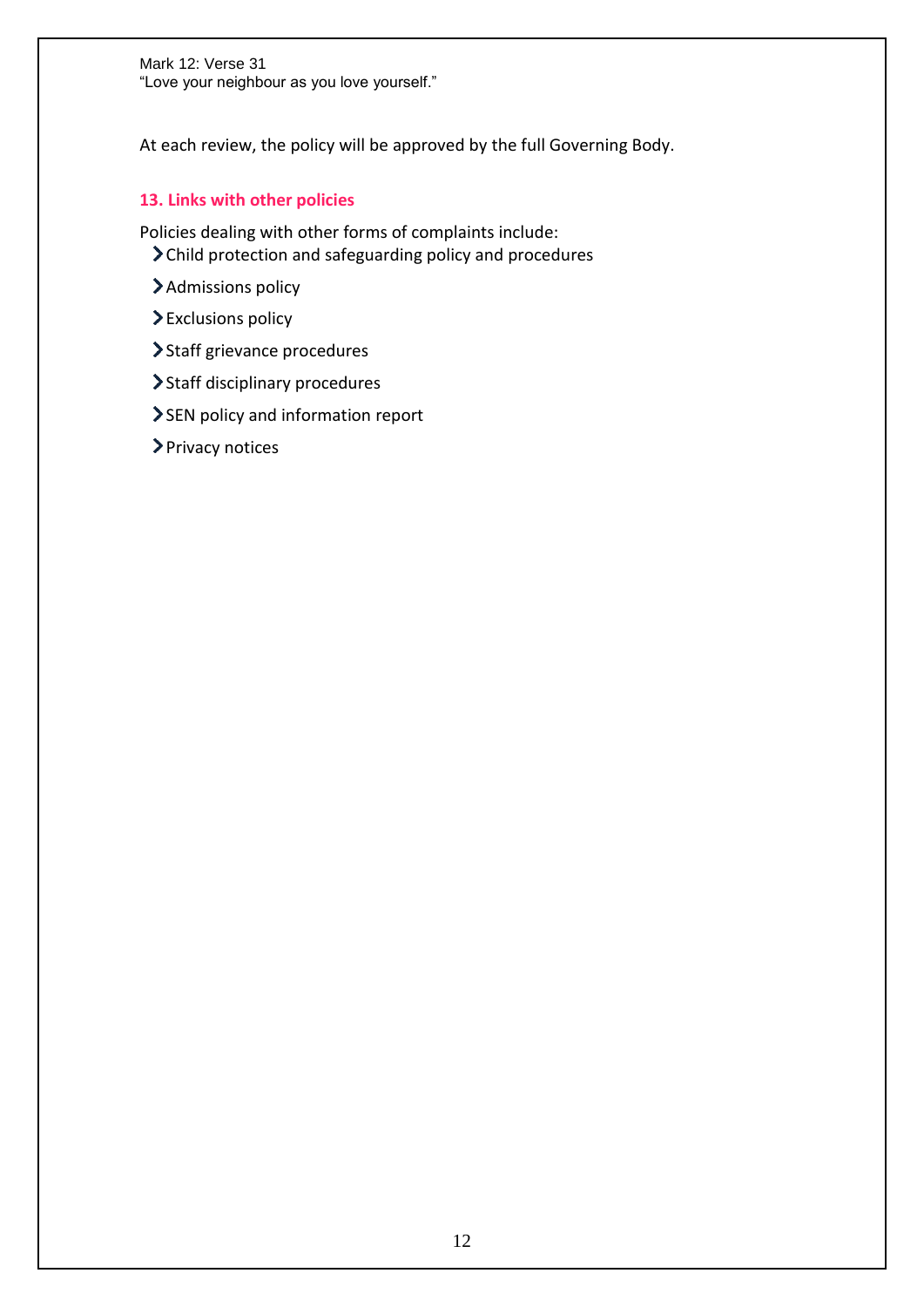## **All Saints Academy Dunstable Complaints Policy**

#### **Annexe A**

#### **Checklist for a Panel Hearing**

The panel needs to take the following points into account:

- The hearing is as informal as possible
- Witnesses are only required to attend for the part of the hearing in which they give their evidence
- After introductions, the complainant is invited to explain their complaint, and be followed by their witnesses
- The Executive Principal may question both the complainant and the witnesses after each has spoken
- The Executive Principal is then invited to explain the Academy's actions and be followed by the Academy's witnesses
- The complainant may question both the Executive Principal and the witnesses after each has spoken
- The panel may ask questions at any point
- The complainant is then invited to sum up their complaint
- The Executive Principal is then invited to sum up the Academy's actions and response to the complaint
- Both parties leave together while the panel decides on the issues
- The Chair explains that both parties will hear from the panel within a set time scale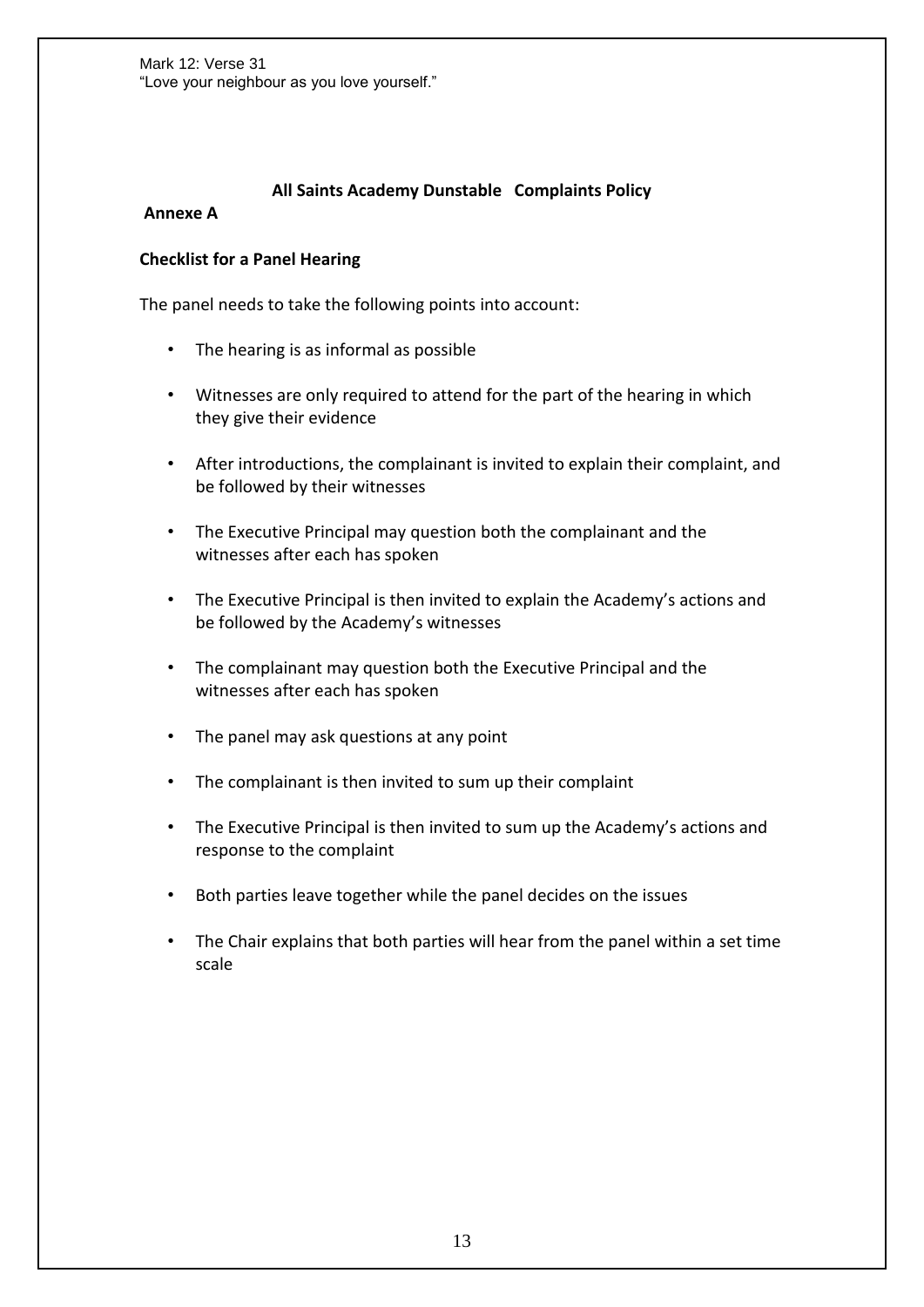# **All Saints Academy Dunstable Complaints Policy**

**Annexe B** 

# **Stage 1 Complaint form**

Please complete and return to the Academy Services Manager who will acknowledge receipt and explain what action will be taken.

Your name:

Student's name:

Your relationship to the student:

Address:

Postcode: Day time telephone number: Evening telephone number:

Please give details of your complaint.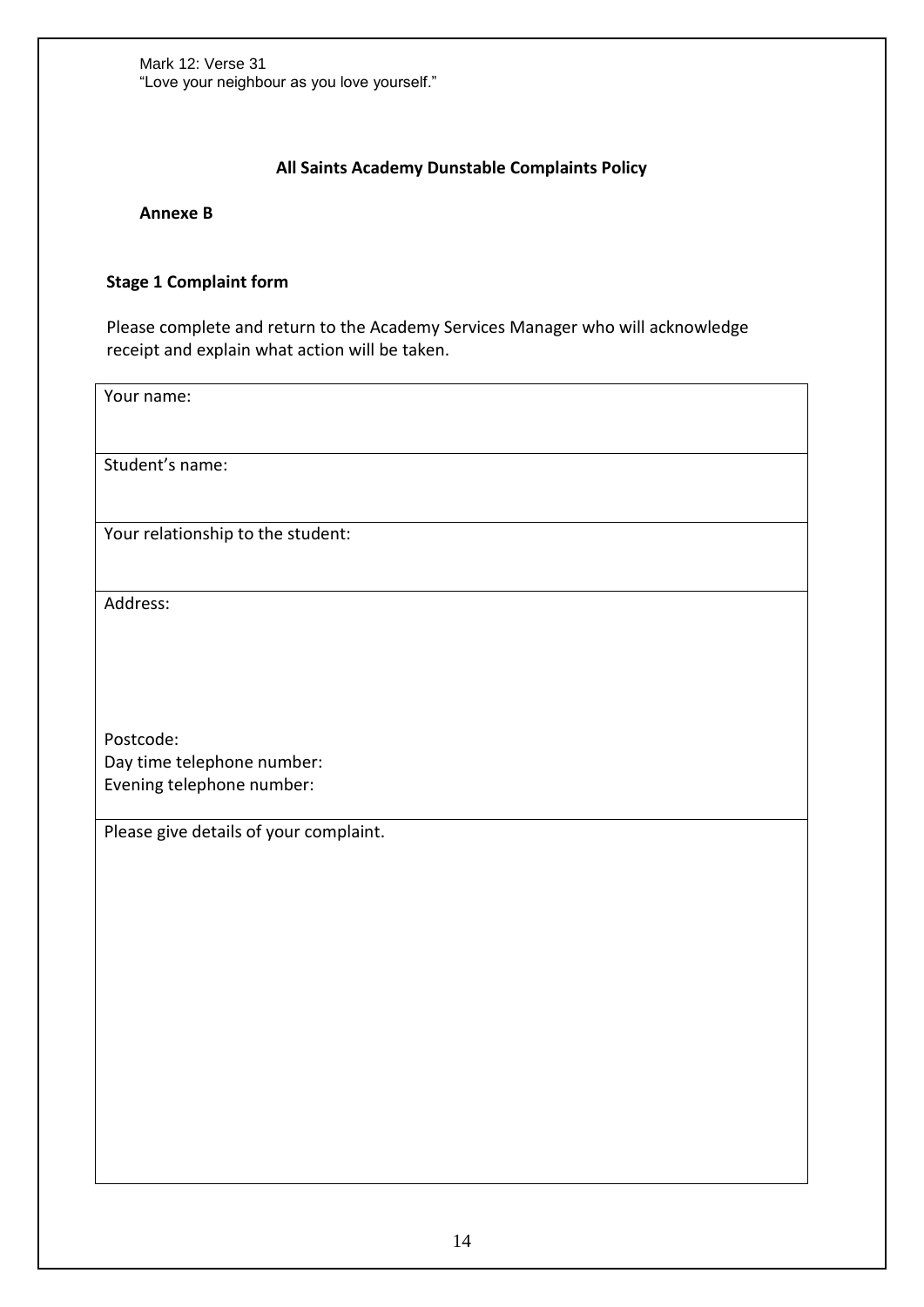| Mark 12: Verse 31                           |
|---------------------------------------------|
| "Love your neighbour as you love yourself." |

What action, if any, have you already taken to try and resolve your complaint. (Who did you speak to and what was the response? )

What actions do you feel might resolve the problem at this stage?

Are you attaching any paperwork? If so, please give details.

Signature:

Date:

# **Official Use**

Date acknowledgement sent:

By whom:

Complaint referred to:

Date: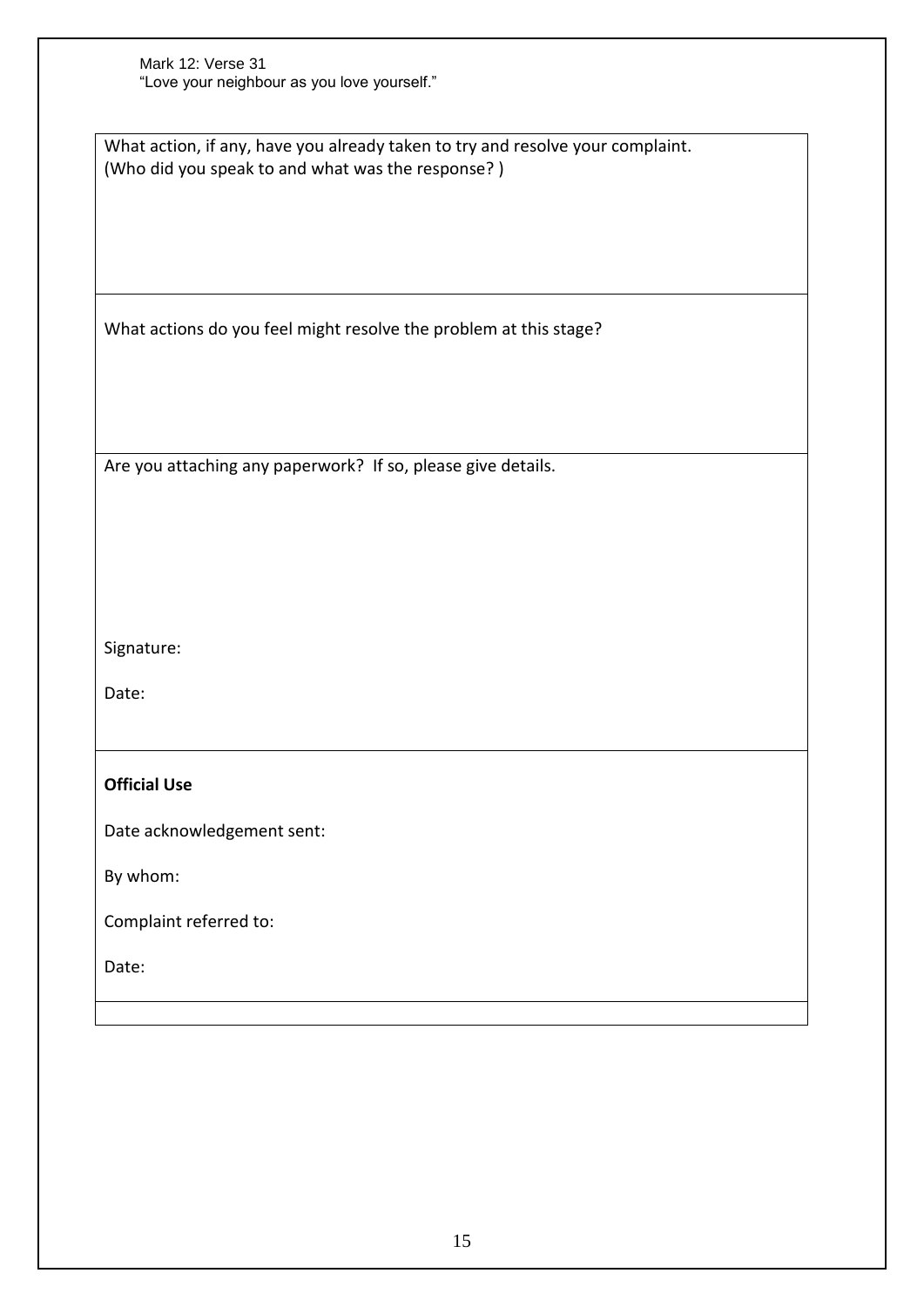# **All Saints Academy Dunstable Complaints Policy**

**Annexe C** 

#### **Stage 2 Complaint form**

Please complete and return to the Academy Services Manager who will acknowledge receipt and explain what action will be taken.

Your name:

Student's name:

Your relationship to the student:

Address:

Postcode: Day time telephone number: Evening telephone number:

Please give details of why you are dissatisfied with the outcome at Stage 1 of the Complaints Procedure: